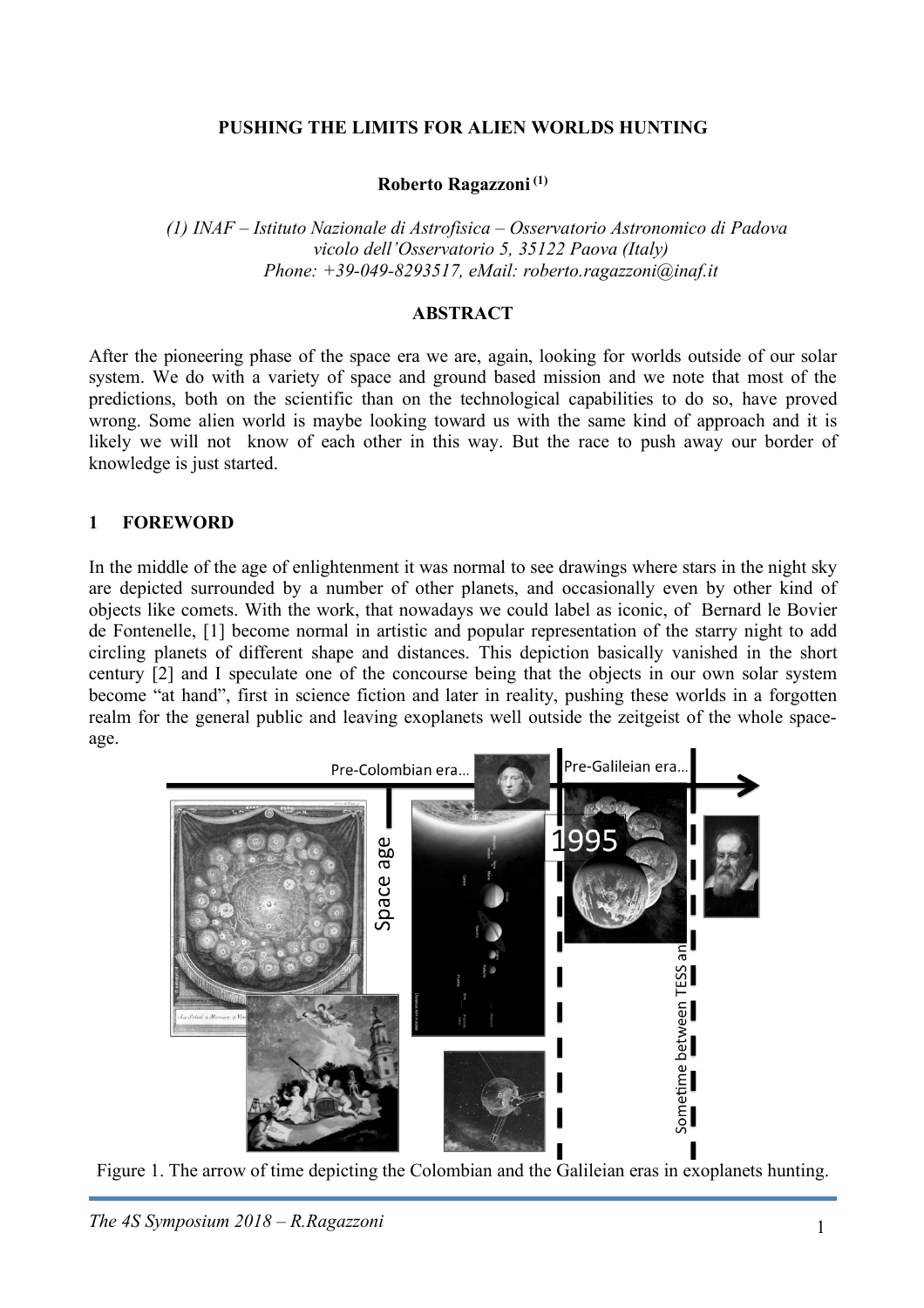Still at the moment of writing this piece, and 23 years after the discovery of the first genuine exoplanet [3], the number of confirmed ones remains in the realm of a few thousands, somehow below the number of stars visible to the naked eye. By analogy with the discovery of the Galileian telescope we could say that we are living in the transition between a pre-Colombian era (where no exoplanet was actually known) and an imminent Galileian epoch that will occur as soon, very likely with the TESS findings [4,5] and surely with the PLATO ones [6,7], as the number of known exoplanets will exceeds the number of naked eye stars.

# **2 LEARNING FROM ERRORS**

In this early beginning of the 21<sup>st</sup> century, with the discovery of Bellerophon, one should not forget what was the current understanding of the alien world's hunting, in order to avoid to make again the same mistakes, but at least to make new ones. At the time everyone was aware that our Solar System was the only example at all and that extrapolation could translates into some sort of misjudgement. However accretion from planetesima was the winning theory and this was driving a number of expectations in the realm of exoplanets, finding. Furthermore, there was doubt that planetary system was a common situation in our Galaxy, and one should see at the way developments of the searching techniques have been developed, with a certain respect. In practice, although the final results span a relatively large number of spectrum in the mass vs. distance from the host star plane, there was a general consensus that rocky planets, possibly upper bounded by a mass close to the one of our Earth, would lie in the vicinity of the star, while giant gaseous planets would stay at a significantly larger distance [8,9]. It is interesting that treating giant gaseous planets as objects that missed the nuclear ignition and failed to become stars, by analogy with the well known realm of double stars, the prediction of what are nowadays called "hot Jupiter" have been made in advance of almost half a century. We know today that hot Jupiter, although not common, are not a rare phenomenon (they encompass about 10% of normal stars, although the actual figure should be revised once the observational bias will be removed without the unavoidable uncertainties that today dominates the arena) and their formation, prohibited to happen closer to the host star by the so-called snowline (in our Solar System located at about 5AUs) and how they eventually later reached their current orbit, is still a controversial subject. This failure in predicting the much wider variety of planetary formation around stars other than our one, translated into pushing resources into technological developments that were aiming to copies of our Solar System, missing the actual discoveries. This should be kept in mind when, sometime maybe driven by non scientific aims, we look avidly for bio signatures, based again on the only kind of life we know on this planet (associating it, for example, to the possible existence of liquid water). Interesting enough, life appearance remains a process with several unknown, while accretion of gaseous spheres or aggregation of silicate are by orders of magnitude simpler and better known process (although still with several question marks).

The analogies could easily continue, and let me make some sort of practical examples, where I suggest a sort of figuring out a "what if" should be used to adjust our adjustment in the direction where to look for alien worlds. Here they are:

- A civilization living in a rocky planet co-rotating around an M-star could rapidly conclude that this is the only condition where the absence of the shocks of a night and day variations are key to their existence in a temperate strip close to the local terminator.
- A civilization living on a planet orbiting a very active star could conclude that the flares played a key role in the perturbation of their –likely complex- genetically mechanism, leading to what we would called an accelerated evolution.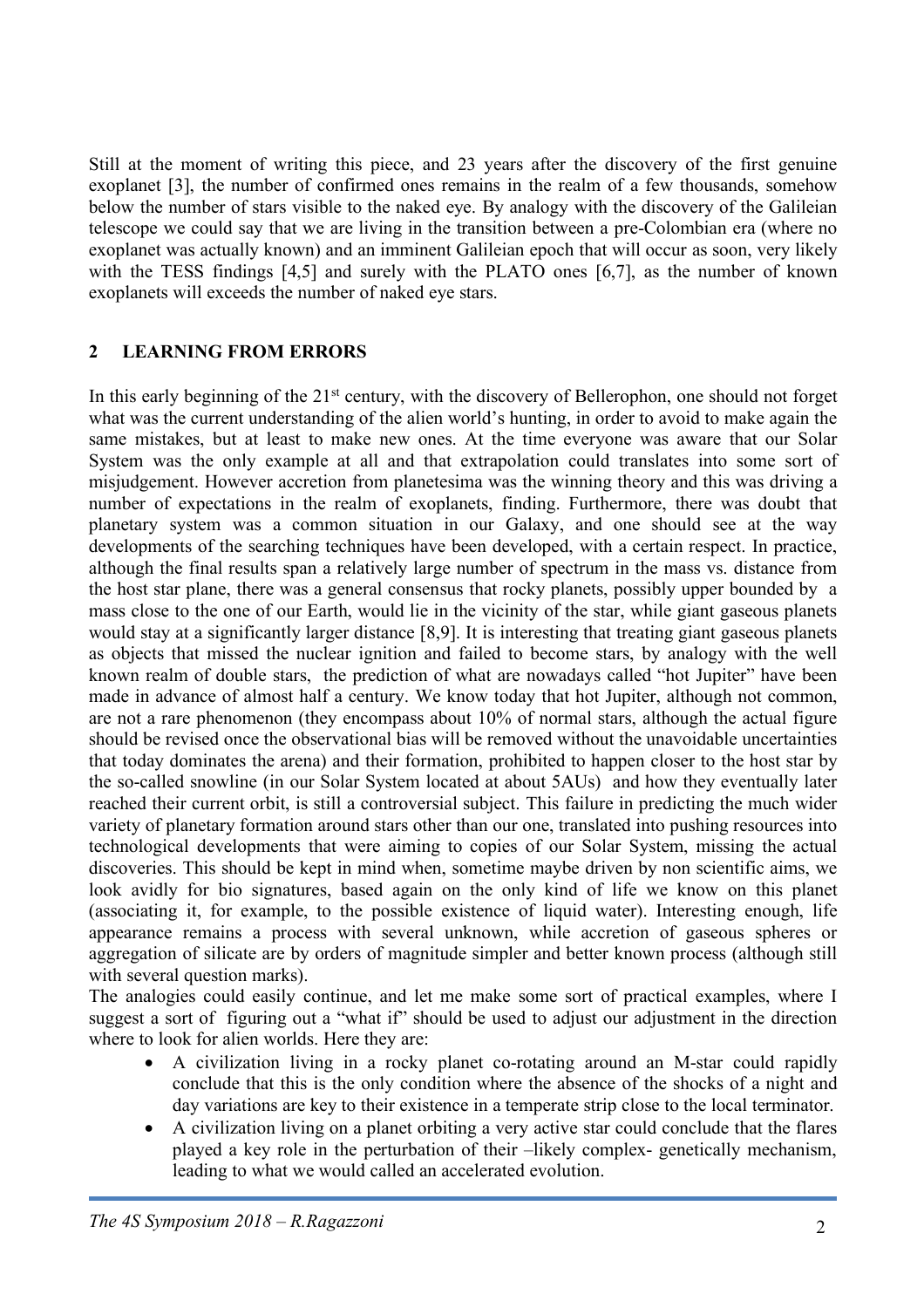• As about half of the stars in our Milky Way are double stars, a civilization living around such a kind of multiple system could easily conclude that the presence of two source of energy is essential to avoid lack of heating,.

All the three cases could be dragged to believe that looking for planets around a quiet G0V single star would be a total waste of resources in order to find the "proper" (from their viewpoint) evidence of extra-local life.

On the more pragmatic and less philosophical side of the story, at the dawn of the first exoplanet discovery the quest for the technological development in order to find out what was thought to be the expected population of planetary systems is well described in a document by the NRC [11] where astrometry and direct imaging has been ranked much higher than anything else in the list of the most effective way to find exoplanets. Radial velocity and photometry (through transits) is cited, but –not surprisingly given the kind of the expected signals- they are classified as interesting means but likely of little statistical relevance. On one hand one should recall that the signal, both for transits and radial velocities, is paramount much larger if giant gaseous planets at orbits much closer than the Mercury ones are considered, an option that was evidently not in the radar's range of most of the astronomical instrumentation builder at the time. Ironically an handful (but rather important) of exoplanets has been discovered by direct imaging and basically none by astrometry so far. At the same time a huge progress in conceiving new techniques to achieve direct imaging has been developed (including my own personal contribution [12], later recognized as the best way to achieve wavefront sensing in order to compensate from the ground the atmosphere aberrations and isolate the light from circumstellar objects [13]) while the vast collection of confirmed exoplanets comes from transit, and specifically from a single space mission, namely KEPLER [14,15], although with the important precursor of COROT [16]. Small apertures are viable as well [17]. It is evident from the considerations made so far that prediction remain a very risky business and that even in the development of existing instrumentation, without the introduction of new

paradigms, the risk of missing important contributions is evident. Coronography remains an area, however, where there is no evidence that the fundamental limits have been reached and some important surprise, even with relatively small or ground based telescopes could be at hand. Inspection of the literature findings could be less useful than usual, because the regime here optical telescope works nowadays is much different than the one of a few years ago, reaching Strehl ratios very close to the ultimate limit much often, and hence allowing for techniques that was simply unaffordable just a decade ago.

# **3 MAPPING OUR NEIGHBOROUDS**

On one point, however, the study previously pointed out [11] was in fact totally right: there is no fundamental limitation in the discovery space for astrometry and direct imaging, in contrast with radial velocity and especially transits. While the latter proved to play a fundamental role, once corrected for the observational bias, and encompassing a large enough sample of stars, the only way to map our neighbourhoods is likely through astrometry and in fact the recent proposals of NEAT, THEIA and TOLIMAN are all along this line.

| Technique       | Scaling with distance | <i>Favoured periods</i> | Effect of the orbit inclination |
|-----------------|-----------------------|-------------------------|---------------------------------|
| Transit         | No                    | <b>Short</b>            | Strong, preventing detection    |
| Imaging         | Yes                   | Long                    | Mild, with no blind spot        |
| Radial velocity | No                    | Short                   | Mild, with a blind spot         |
| Astrometry      | Yes                   | Long                    | None                            |

Table 1. Various exoplanets detection techniques compared in the way they are biased by the orbital inclination, by the distance of the star from the observer and on the nature of the exoplanet's orbit.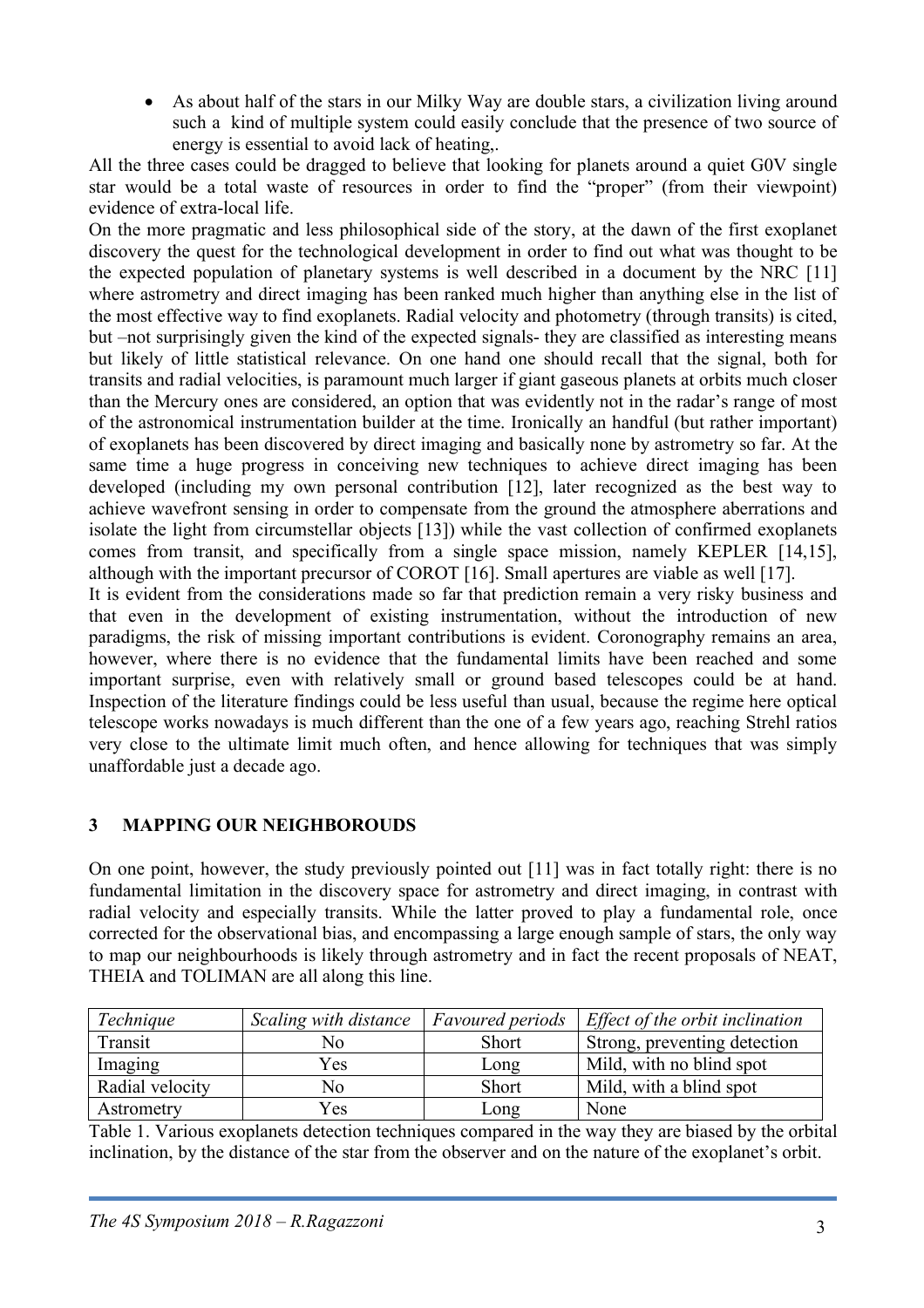Transits will probably remain for one or two decades one of the main sources of statistical information on the distribution of the exoplanets population, but will surely fail to assess a definitive census in our backyard. Exoplanets discovered by transits offers furthermore unique opportunities to detect atmosphere signature and, once time resolved spectroscopy of high enough precision, maybe with JWST, will be routinely available, one can probe atmosphere at different altitudes and provide some first stratiphication profiles. Direct imaging from ground and from space are evolving as well and the big change of paradigm is going to occurs as soon as spectroscopic analysing the exoplanet light isolated from the host star will become an high SNR exercise.

A curious feature of transit exoplanets detection rely on the fact that to avoid the scattered light from our own Sun long period search are confined to region of the sky distant enough from the ecliptic plane. The net result is that we are not looking for one-year period exoplanets (or basically of twins of our own system) in the region of the sky where we are detectable from others civilizations using the same method. Of course this does not rule out the possibility of detection by other means, including the transit itself through Time Transit Variations.



Figure 2. Looking for twins of a Sun-Earth system through transits will lead to a mutual discovery, as depicted in a) as a very unlikely situation, not only because of the product of the plane alignment probabilities (each amounting to about  $1\%$  making the composite one out of  $10<sup>4</sup>$ , a non impossible configuration in our Milky Way) but because searching for transits with a one year periods will lead to a disturbance by the local star with the same cadence. Options b) (we are seen) or c) (we can see) are much likely to happen. Interstellar wars with close twins based upon transit detection technology are unlikely.

It is interesting that out of five of the closest stars, including the Alpha Centaurus double, most of the remaining stars exhibits a continuum into the astrometric precision needed in order to detect an exoplanet in what we today call the Habitable Zone. With a given exoplanet population distribution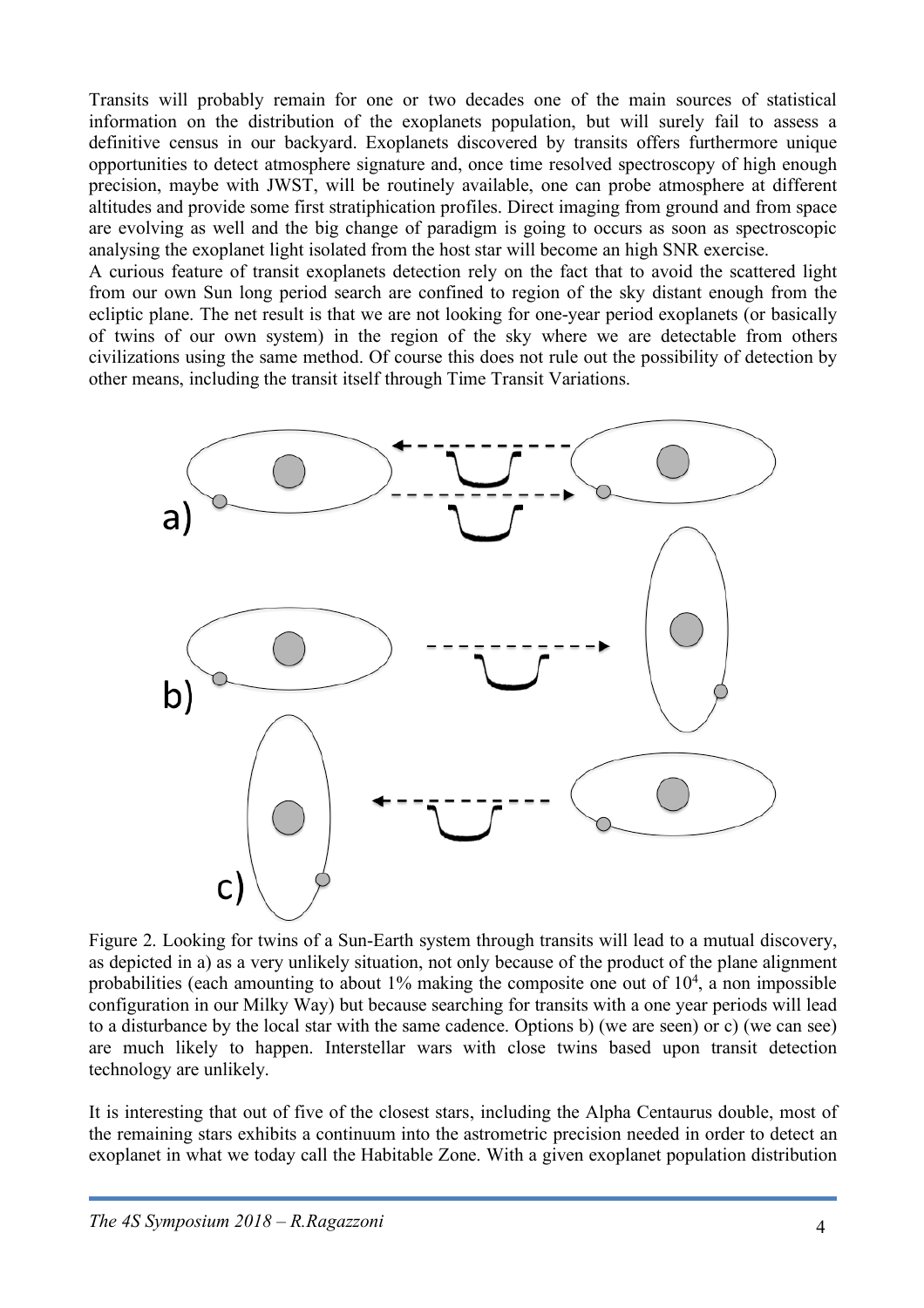this means that once we will break the technology limit of detecting exoplanets at the one parsec level we have to expect to detect a plethora of objects in our vicinity.

### **4 CONCLUSIONS**

We have seen huge surprises in the last couple of decades and prediction proven wrong in all areas, from the purely scientific ones to the area where technology development would make a significant leap. Although the two are interconnected some of the failures are genuine and we should be extremely cautious when getting into the realm of exoplanets spectroscopy or astrobiology. It is relatively easy, given the past experience, to expect the unexpected and to be ready to change direction in the development of astronomical instrumentation from ground and from space to keep track of the new findings. There is now a planned "armada" of spacecraft that are going in the next decade to scrutinize for transits a large number of stars with their exoplanets, that we now know will be surely extremely numerous. Imaging and coronography, could still leave ample space for new conceptual solutions to provide novel kind of observations. As it has been in stellar astrophysics from the first phenomenological classification of star's spectra to the most sophisticated reverberation mapping available today, allowing to map surfaces of the stars, we have to expect a complete new class of instrumentation and of methodologies for spectral mapping and analysis of exoplanets in a timescale of the order of one or two decade.

# **5 REFERENCES**

[1] Fontenelle B. le B. "*Entretiens sur la pluralites des mondes*" 1686 – English version digitized and freely downloadable are easily available. Noticeable the Google one on the OpenLibrary published originally in 1803 and translated by Gunning E.

[2] Hobsbawm E. "*The Age of Extremes: The Short Twentieth Century: 1914:1991*" ISBN: 0 349 10671 1, 1994

[3] Mayor M., Queloz D. "*A Jupiter mass companion to a solar-type star*" Nature 378, 355, 1995

[4] Ricker, G. R., Winn, J. N., Vanderspek, R., et al. "*Transiting Exoplanet Survey Satellite (TESS)*" Journal of Astronomical Telescopes, Instruments, and Systems, 1, 014003, 2015

[5] Sullivan, P. W., Winn, J. N., Berta-Thompson, Z. K., et al. "*The Transiting Exoplanet Survey Satellite: Simulations of Planet Detections and Astrophysical False Positives*" ApJ, 809, 77, 2015

[6] Rauer H., Catala C., Aerts C. et al. "The PLATO 2.0 mission" ExpAstr 38, 249, 2014

[7] Ragazzoni R., Rauer H., Catala C. et al. "*A one meter class eye for the Planetary Transit and Oscillation spacecraft*" Acta Astronautica 115, 18, 2015

[8] Beauge C, Aarseth S.J. "*N-body simulations of planetary formation*" MNRAS 245, 30 (1990)

[9] Lissaeur J.J. "*Planet formation*" ARAA 31, 129, 1993

[10] Struve O. "*Proposal for a project of high precision stellar radial velocity work*", The Observatory 72, 199, 1952